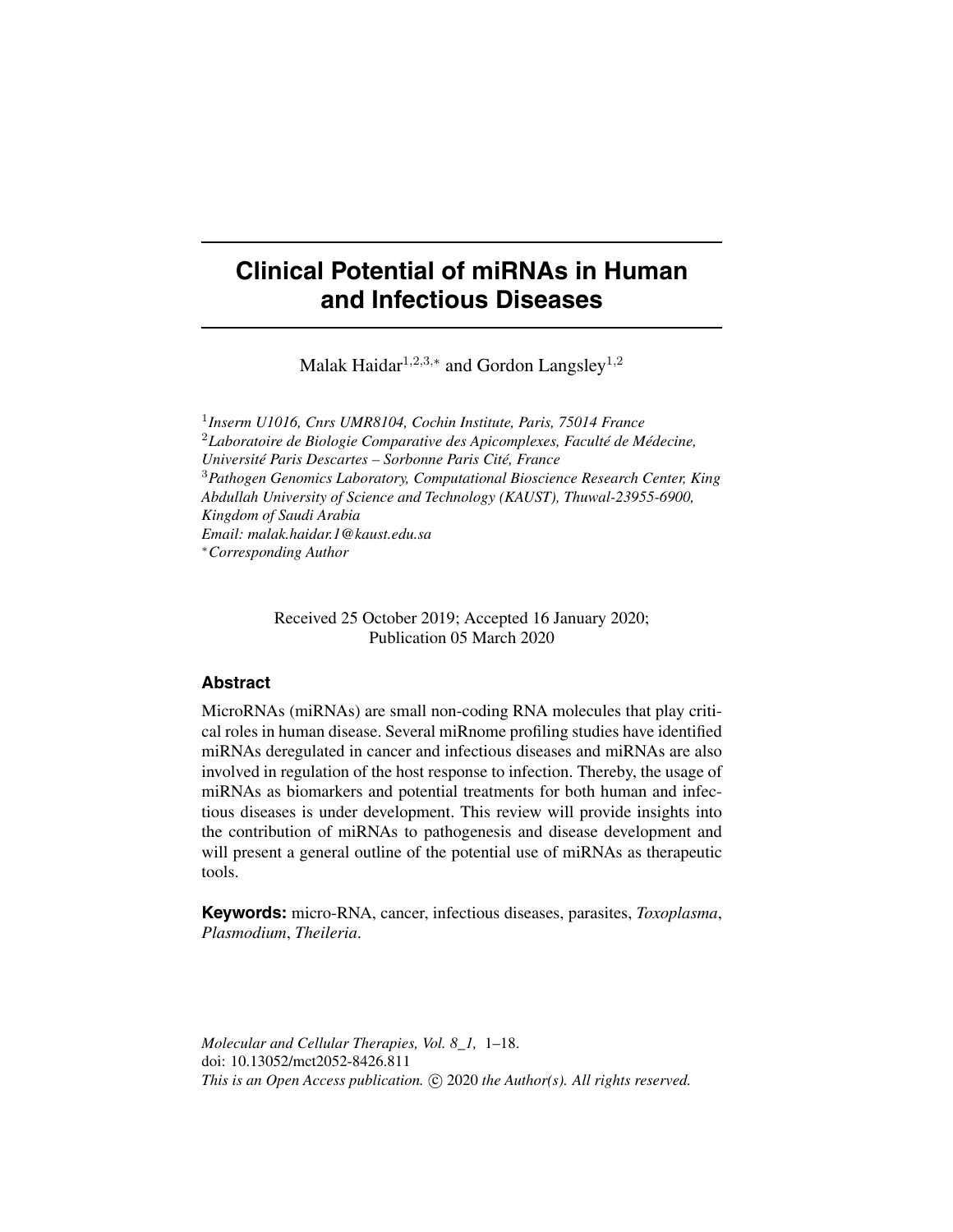#### **Introduction**

Non-coding RNAs (ncRNAs) are functional RNAs transcribed from DNA, but not translated into protein, which play a role in regulating gene expression at the transcriptional and post-transcriptional levels. The best- [1–3] characterized short ncRNAs are the 18 to 25 nucleotide long microRNAs (miRNAs), first discovered in 1993 by Ambros et al. when they found the genetic locus of lin-4 in *Caenorhabditis elegans* and described its antisense complementarity to lin-14 [4]. This discovery led to a milestone in the research of small RNA biology and altered significantly longstanding dogmas that previously defined gene regulation.

miRNAs are transcribed by RNA polymerase II into primary miRNAs (pri-miRNA), which get processed in two steps by Drosha and Dicer into 70 nt precursor miRNAs (pre-miRNA), then into a 20 nt miRNA duplex, respectively. The first step takes place in the nucleus after which the primiRNA is transported by exportin-5 into the cytoplasm. One of the two strands of the 20 nt long miRNA duplex binds to the argonaute (AGO) and TNRC6 proteins to form the miRNA-loaded RNA-induced silencing complex (miRISC) (Figure [1\)](#page-2-0). This complex is capable of silencing mRNAs bearing complete or partially similar complementary sequence to the miRNA seed region. The seed region of a miRNA is a 6–8 nt long sequence present at the 5 0 -region of the miRNA. This region defines miRNA targets, as any mRNA with a complete or partially complementarity sequence present, mostly, in the 3 0 -untranslated region (UTR) of the mRNA. After binding to its target, the miRISC complex provokes mRNA degradation through a variety of methods including mRNA deadenylation, cleavage and translation repression [5]. However, recent studies report that this class of non-coding RNAs can also play a role in positive regulation of the target mRNAs through transcript stabilization [6], promoting transcription [7], or translation stimulation [8].

miRNAs are key regulators in several biological processes ranging from development and metabolism to apoptosis and signalling pathways [9, 10]. Indeed, their profiles are altered in many human diseases and particularly in cancer [11, 12], making them attractive drug targets for disease treatment. Moreover, miRNAs are key mediators of the host response to infection, predominantly by regulating proteins involved in innate and adaptive immune pathways. The role of miRNAs in bacterial [13, 14], viral [15] and protozoan [16] infections is now well established. In this review, we synthesize our current understanding of the roles of miRNA in human cancer and infectious diseases with emphasis on their potential clinical applications.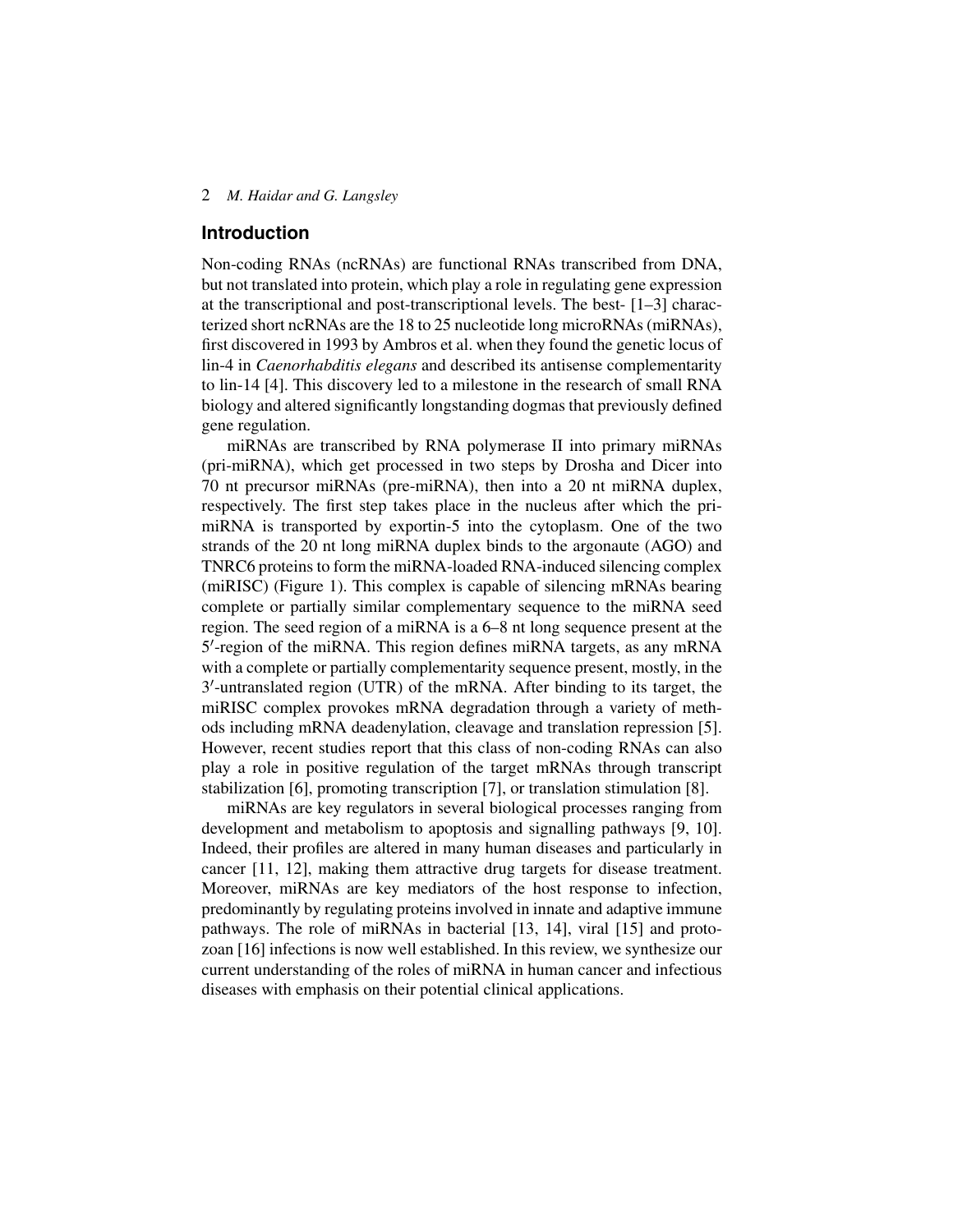

<span id="page-2-0"></span>**Figure 1** miRNA biosynthesis pathway. miRNA biogenesis begins with the generation of the primary transcript (pri-miRNA) by polymerase II/III. Pri-miRNA is then processed in the nucleus into precursor miRNA (pre-miRNA) by RNase III (Drosha) and DiGeorge critical region gene 8 (DGCR8). The pre-miRNA is exported to the cytoplasm by Exportin5 and cleaved by RNase III called Dicer together with its catalytic partner TAR-binding protein (TRBP) to produce the mature miRNA duplex. Finally, one strand of the mature miRNA duplex (either the 5p or 3p strands) is loaded into the Argonaute (AGO) proteins to form a miRNA-induced silencing complex (miRISC), which binds to target mRNAs to induce cleavage or translation inhibition.

#### **miRNA and Cancer**

Increasing evidence supports a role for miRNAs dysregulation in the occurrence of multiple human diseases, particularly cancer [17–21]. Many miRNAs have been found altered in various cancers [22] and can function either as oncogenes, or tumour suppressors. miR-21 is one of the earliest identified oncogenic miRs and the most frequently up-regulated in tumours. It is highly expressed in a number of malignancies such as glioblastomas, breast, colon and pancreatic cancer [23]. miR-21 targets PTEN [24], promoting invasion and migration, as well as tumorigenesis by inhibiting the negative regulators of the Ras/MEK/ERK pathway [24]. Moreover, the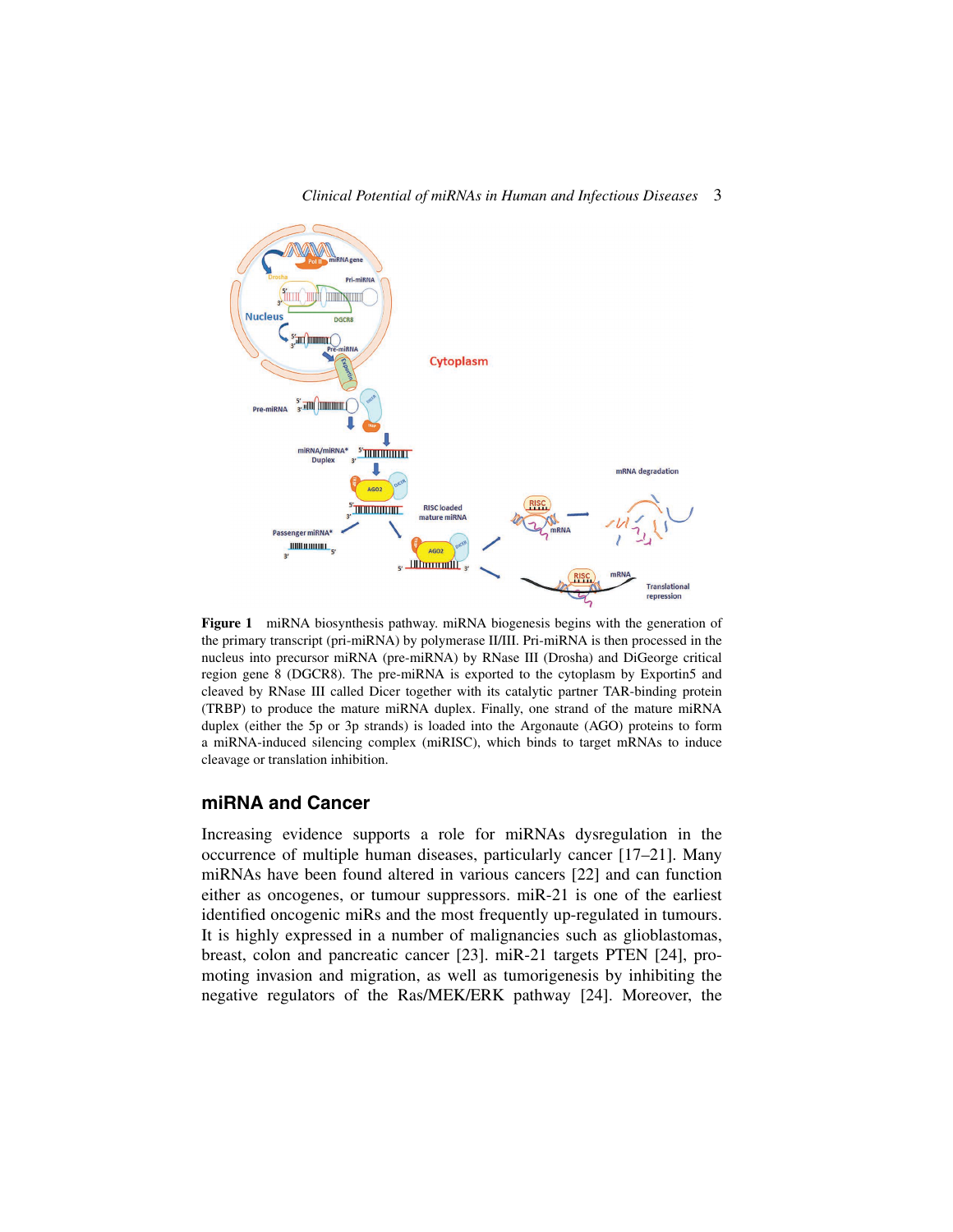miR-17-92 cluster promotes tumours in different human cancers such as breast, lung, colon, stomach, and pancreatic cancers [23, 25]. In addition, miR-155 was found associated with the majority of solid and hematopoietic malignancies [26, 27]. miR-155 gene is overexpressed in several solid tumour such as breast cancer [28, 29], pancreatic ductal adenocarcinoma [30] and lung cancer [31], where it is considered a marker of poor prognosis.

Even though some miRNAs are increased in cancer, many others are repressed and are therefore considered as tumour suppressor. For example, miR-15a and miR-16-1 are lost in Chronic Lymphocytic Leukaemia (CLL) and multiple myeloma, and let-7 is lost in lung and breast cancers [29]. miR-34 is a p53 responsive miRNA family that is down-regulated in several tumours such as non-small cell lung cancers [32] and pancreatic cancers [33]. In myelodysplastic syndrome, miR-146a and miR-145 were downregulated [34]. Many of miR-200 family members (miR-200a, miR-200b, miR-200c, miR-141, and miR-429) are downregulated in human cancer cell lines and tumours, and they play an important role in the suppression of epithelial-to-mesenchymal transition (EMT) and tumour cell adhesion, migration, invasion, and metastasis by repressing the expression of key mRNAs (ZEB1 and ZEB2,  $\beta$ -catenin) involved in EMT [35].

The role of microRNAs in cancer depends on the mRNA that's targeted, and whether the transcripts when translated or not act as oncogenes or tumour suppressors. Interestingly, some miRNAs may have dual functions as both tumour suppressors and oncogenes [36] depending on the cellular context. For example, miR-29a has been described to function as a tumour suppressor in CLL and lung cancer, and as an oncogene in breast cancer [36]. Also, miR-125b can have both oncogenic and tumour suppressive effects. miR-125b can target mRNAs encoding anti-apoptotic, pro-apoptotic and proproliferative factors, metastasis promoters and metastasis inhibitors [37, 38]. Therefore, the balance of expression of different miR-125b targets determines the function fulfilled (oncogene/tumour suppressor) by miR-125b within an individual tumour.

All the above evidence clearly highlights the involvement of miRNA in various cancers, and underscores how identification of specific regulators of miRNAs will be important in developing new anti-cancer therapeutic agents.

# **miRNA and Infectious Diseases**

Many studies have documented the role of miRNAs in infection and immunity. For example, let-7 was identified as a modulator of the macrophage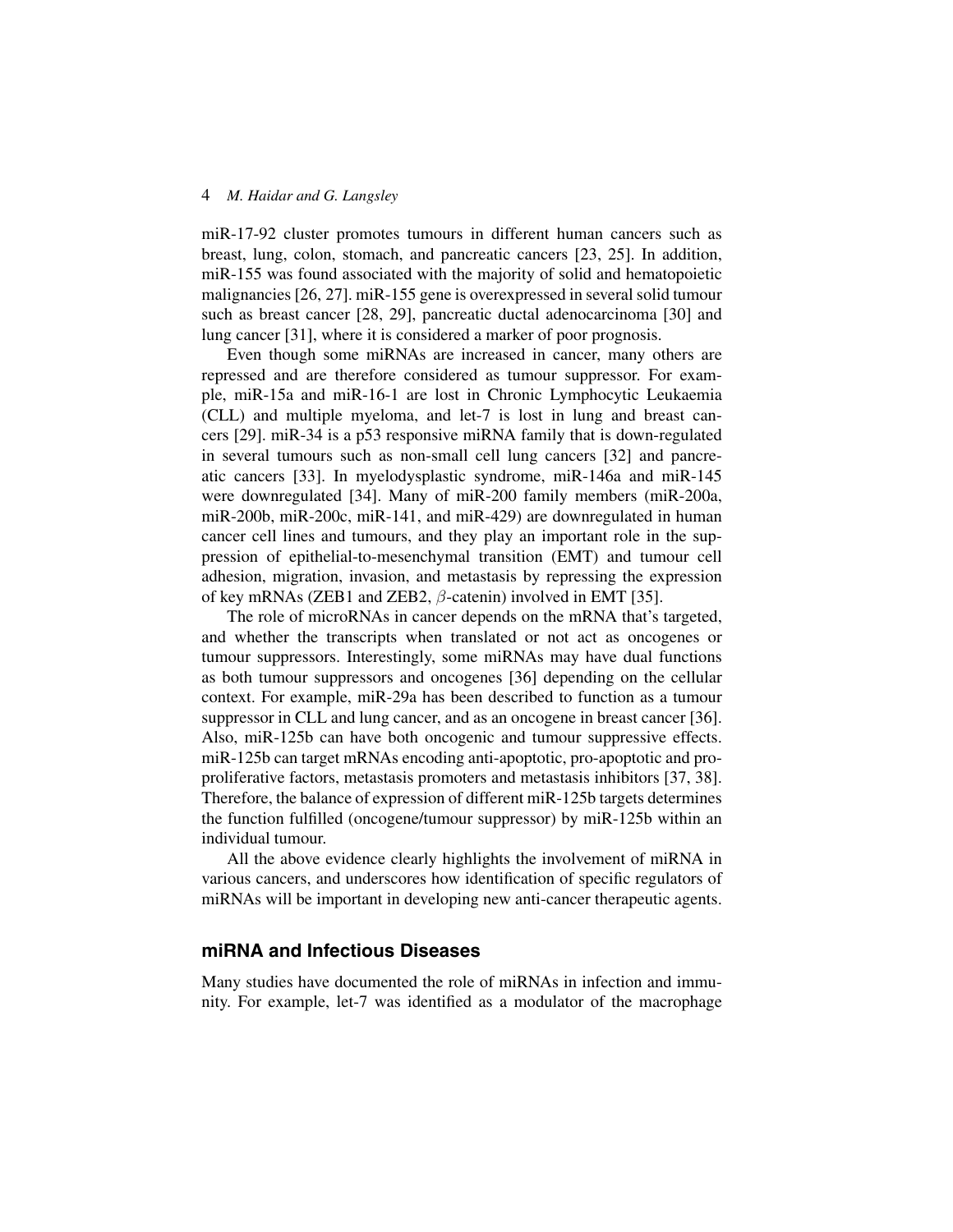immune response to infection with *Mycobacterium tuberculosis* via targeting the NF- $\kappa$ B inhibitor A20 [39]. miR-146b, miR-16, let-7a1, miR-145, and miR-155 expression were significantly altered following *Listeria monocytogenes* infection in epithelial cells [40]. *Pseudomonas aeruginosa* infection enhanced miR-762 and miR-155 expression to downregulate expression of immune response genes [41, 42]. Besides the role of miRNAs in bacterial infectious diseases, many studies have demonstrated the importance of miRNAs in viral infections. It is known that DNA viruses can encode miRNAs that regulate their replication and pathogenesis through targeting of host, as well as viral mRNAs [15]. Viruses can additionally manipulate host cell miRNA levels either by increasing the expression of host miRNAs that favour viral replication, or by expressing proteins that antagonize host miRNAs, which play a role in host immunity [43]. For instance, numerous host miRNAs such as miR-196, miR-296, miR-351, miR-431 and miR-448 are dysregulated in hepatitis C virus (HCV)-infected hepatocytes, as a result of type I interferon (IFN $\alpha/\beta$ ) production [44]. Furthermore, miRNAs can also play a key role in parasite infection. A large body of work has demonstrated that parasites promote modifications in the cell host miRnome, underscoring the importance of miRNAs in parasite-host interactions. For instance, *Toxoplasma gondii* specifically modulates expression of important host miRNAs during infection [45] with around 14% of host miRNAs in primary human foreskin fibroblasts found to be altered 24 h after infection [46]. NF-κB signalling and transactivation by STAT3 binding was demonstrated to regulate a subset of miRNAs (miR-30c-1, miR-125b-2, miR-23b-27b-24-1, and miR-17∼92 cluster genes) that were induced following *T. gondii* infection of human macrophages. These miRNAs are mainly involved in regulating an anti-apoptosis response following *T. gondii* infection [47]. Another study highlighted two immune-modulatory miRNAs, miR-146a and miR-155, important for the infected host cell response to *T. gondii* challenge. Both miRNAs were co-induced in the brains of mice challenged in a strain-specific manner with *Toxoplasma*. Mice challenged with the *T. gondii* cystogenic (type II) strain showed an exclusive and significant induction of miR-146a partly mediated by the rhoptry kinase ROP16 [48]. miR-146a deficiency led to better control of parasite burden in the gut and most likely also early parasite dissemination into brain tissue, resulting in the long-term survival of mice. By contrast to *T. gondii*, the *Plasmodium falciparum* genome lacks orthologues of Dicer and Argonaute, crucial enzymes in miRNAs biogenesis [49, 50]. Moreover, sequencing and bioinformatics analysis of small RNA libraries from *P. falciparum*-infected erythrocytes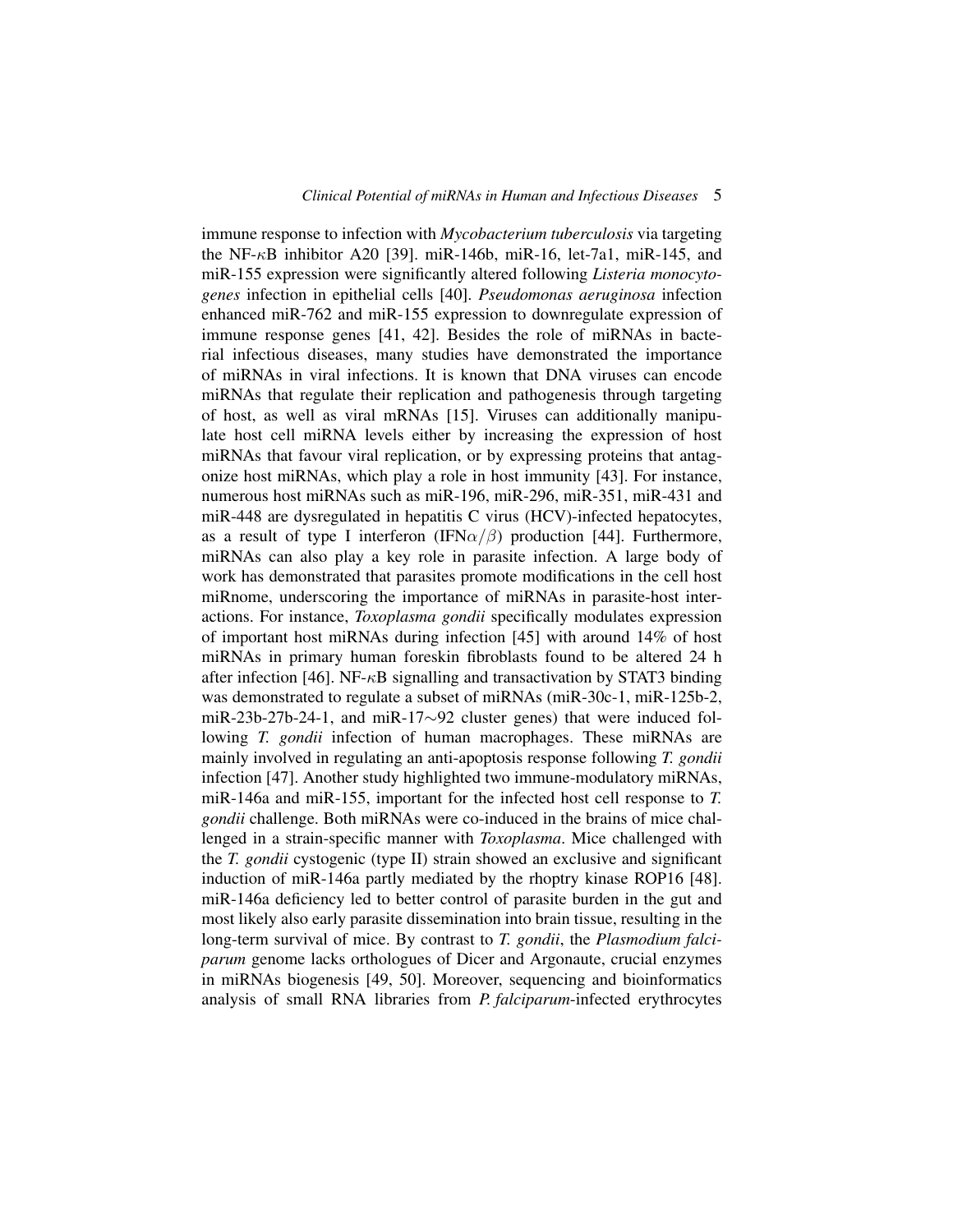did not identify parasite-specific miRNAs [51]. However, in haemoglobin S (HbS) erythrocytes a role for host miRNAs in the resistance of these mutant red blood cells to infection provoked malaria has been reported [16]. This study provided the first data on human miRNAs regulating *Plasmodium* gene expression and suggested the possibility of miRNAs being able to translocate into malaria parasites. Around 100 different human miRNAs were taken up by the parasite with a particular enrichment of miR-451 and let-7i in parasitized HbAS and HbSS erythrocytes. Integration of miR-451 into transcripts of the *P. falciparum* regulatory subunit of cAMP-dependent kinase Protein Kinase A (PKA-R) was shown. The gene coding for *Plasmodium* PKA-R is crucial to parasite survival [52] and suppression of its expression mediated by miR-451 was related to an increased number of gametocytes (the sexual forms infectious to mosquitoes). Furthermore, LaMonte et al. confirmed that human miRNA transferred into the parasite formed chimeric fusions with *P. falciparum* mRNA via impaired ribosomal loading, resulting in translational inhibition, eventually impairing parasite biology and survival. However, it's not yet known what determines the specific enrichment of a particular miRNA, or its incorporation into specific parasite mRNAs [50, 51, 53]. Moreover, Extracellular Vesicles (EVs) derived from *P. falciparum*-infected red blood cells (iRBC) contain miRNAs that can modulate target gene expression in recipient host cells and multiple miRNA species in EVs were identified bound to AGO2 forming functional complexes [54]. Furthermore, *P. falciparum* can take up micro-vesicles containing AGO2 and miRNA from infected RBC [55]. In addition, a recent study investigated alterations in plasma miRNA levels mediated by *P. vivax* showing downregulation in the levels of miR-451 and miR-16 in *P. vivax* malaria patients [56]. The expression profiles of miRNAs have also been studied in models of experimental malaria. Changes in liver miRNAs were investigated in mice infected with *P. chabaudi* [57], and a recent study reported an infection-induced significant up-regulation of miR-155 in liver infected with Genetically Attenuated Parasites (GAP) [58]. miR-155 plays a crucial role in *Plasmodium-*infected liver, as ectopic administration of miR-155 (AAV-155) reduced the number of GAP injections necessary to immunize mice against *P. chabuadi* malaria.

A role for miR-155 in the virulence of *Theileria annulata*-transformed leukocytes has been described to involve miR-155-mediated suppression of De-Etiolated Homolog 1 expression that diminishes c-Jun ubiquitination [59]. An increase in c-Jun levels led to an augmentation in BIC transcripts that contain miR-155, explaining how a positive feedback-loop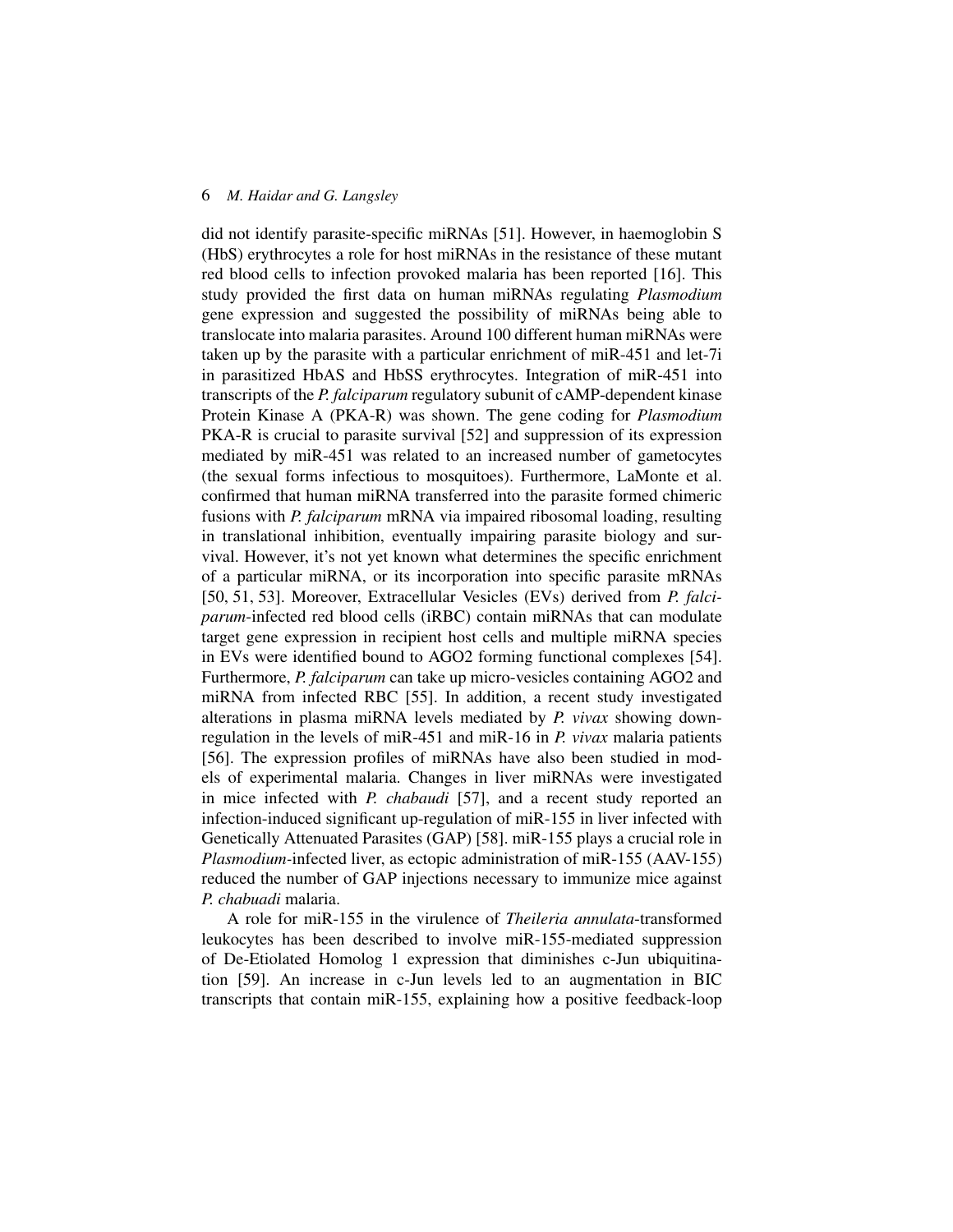contributes to the growth and survival of *Theileria*-infected leukocytes [59]. Further, a recent study characterized the cargo of extracellular vesicles (EV) from a control non-infected bovine lymphosarcoma cell line (BL20) and BL20 infected with *T. annulata* (TBL20) by comparative mass spectrometry and microRNA (miRNA) profiling. The study revealed an enrichment of infection−associated proteins essential to migration and extracellular matrix digestion in EV from TBL20 cells compared with BL20 controls. They proposed that EV and their miRNA cargo play an important role in the manipulation of the host cell phenotype and the pathobiology of *Theileria* infection [60]. Furthermore, we have shown that infection of macrophages with *T. annulata* induced upregulation of miR-126-5p levels to directly target and suppress a cytosolic scaffold protein called JNK-Interacting Protein-2 (JIP-2), so liberating JNK1 to enter the nucleus and phosphorylate c-Jun [61]. This activates AP-1-driven transcription of the gene (*mmp9*) coding for Matrix Metallo-Proteinase 9 that promotes tumour dissemination. In addition, we showed that variation in miR-126-5p levels depends on the tyrosine phosphorylation status of AGO2, which is regulated by Grb2-recruitment of PTP1B [61].

Taken altogether, the above demonstrates the importance of miRNAs in the host response to pathogen infection and strongly argues that a reprogramming of miRNA expression could have a regulatory function in the pathogenesis of various infectious diseases and this could potentially generate a new therapeutic approach.

# **Clinical Relevance and Therapy**

miRNAs levels were found to be dysregulated and associated with various infectious and human diseases. Numerous studies have shown altered miRNA profiles in multiple cancer types [62–65]. In view of these data miRNAs have been proposed as candidate biomarkers of different types of cancer [66–71]. As an example, increased miR-126 levels can predict patient survival, especially for patients with digestive or respiratory system cancers [72]. Moreover, miRNAs are considered very attractive in terms of drug development, as they possess unique characteristics i.e. they are small with known sequences and are often conserved among species. This has led to their use as therapeutic agents [73, 74]. miRNA-based therapeutics is divided into miRNA mimics and inhibitors of miRNAs (also known as antimiRs). Different strategies are currently applied in preclinical development to restore the tumour suppressive function of miRNAs (using miRNA mimics), or to suppress oncomiRs (using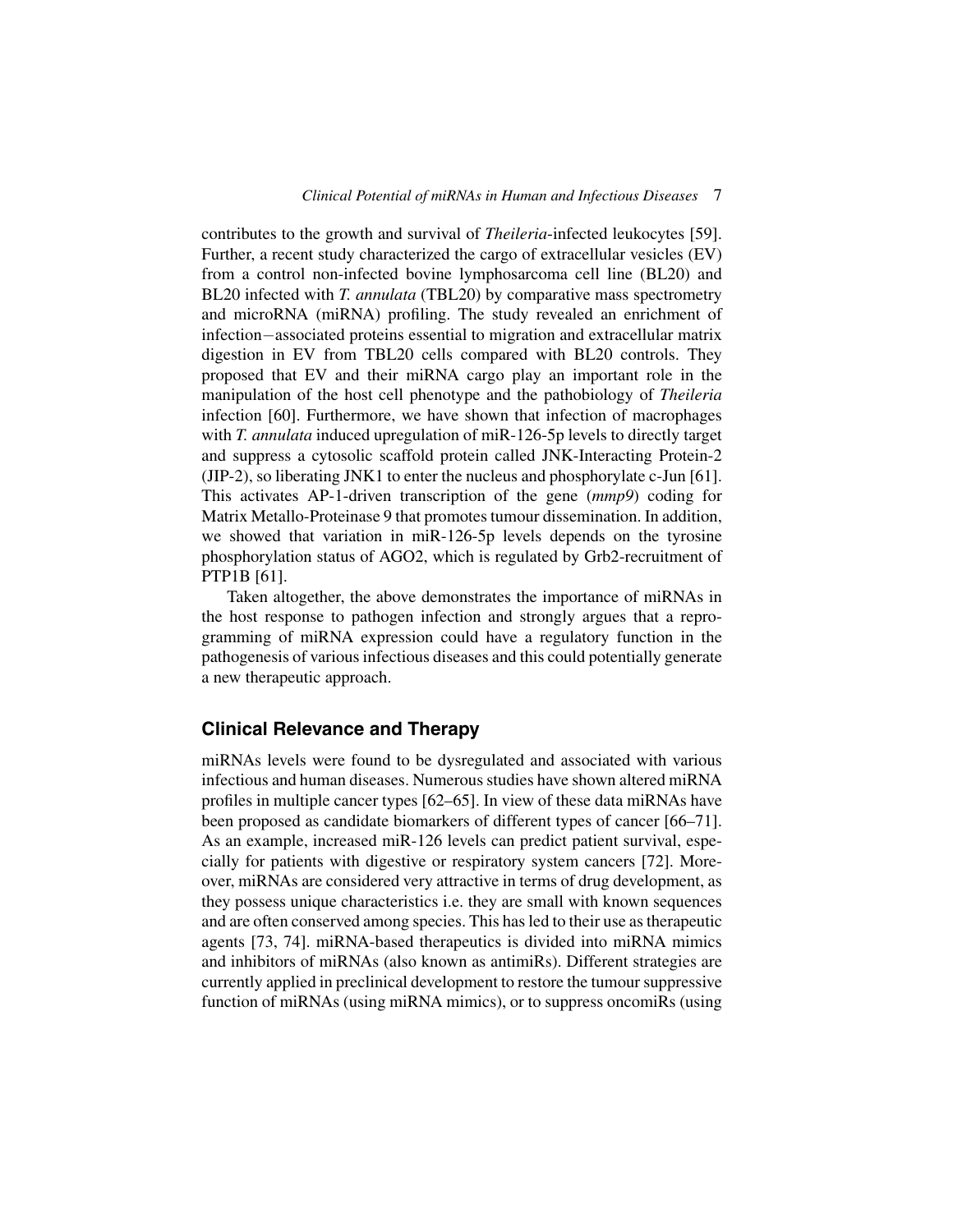antimiRs). miRNA mimics are synthetically derived oligonucleotide duplexes that mimic the function of a naturally occurring miRNA counterpart [75]. By contrast, antimiRs are chemically modified antisense oligonucleotides, which sequester the mature miRNA inhibiting their binding to their cellular target mRNAs leading to de-repression of direct targets [76]. Several miRNAtargeted therapeutics have reached clinical development. For instance, the mimic of miR-34 has reached phase I clinical trials (NCT01829971) for treating cancer. Administration of lipid nanoparticle-encapsulated miR-34 mimics showed promising activity in mouse models of liver [77], prostate [78] and lung [79] cancer. In addition to miR-34, other miRNAs have shown exploitable clinical relevance. For example, miR-26a expression is highly reduced in patients with HCC compared to the normal controls. Importantly, adeno-associated virus-mediated expression of miR-26a in murine models with HCC resulted in significant tumour reduction [80]. miR-200c has been also tested in preclinical studies. In a xenograft model of lung cancer, administration of liposomal nanoparticles loaded with miR-200c increased the sensibility of lung cancer cells to radiation and markedly longer survival compared with controls [81]. Moreover, a role of miR-15a and miR-16-1 in therapeutic development for CLL has been described [82]. Overexpression of the miR-15/16 cluster using viral vectors in a MEG-01 subcutaneous model of leukaemia reduced significantly tumour volume and growth [82]. Further, miR-10b appears to be a promising anti-metastasis agent. Silencing of miR-10b by a miR antagonist in mice bearing highly metastatic cells significantly suppressed formation of lung metastases [83]. Cholesterol-antimiR-221 has been demonstrated to be an efficient therapeutic agent for patients with advanced HCC. Intravenous administration of chol-anti-miR-221 in an orthotopic mouse model blocked HCC and promoted mouse survival [84]. Nanoliposomes carrying anti-miR-630 in a xerograph model of ovarian cancer reduced considerably tumour growth and metastasis [85].

Additionally to the role of miRNAs in cancer, many studies have shown their implication in the host response to infection raising the potential for new miRNA-based diagnostics [86] and therapies [87] for infectious diseases. For instance, miR-122 is known to upregulate the replication of the hepatitis C virus (HCV) RNA genome promoting its stability [88]. The systematic administration of 16-nt, unconjugated LNA (locked nucleic acid) antimiR oligonucleotide complementary to the 5'-end of miR-122 markedly reduced the infection load and liver damage in mouse models of HCV infection [89]. Furthermore, Hock et al., found [90] enhanced bacterial killing of mice infected with non-typeable *Haemophilus influenza* [91]. Moreover,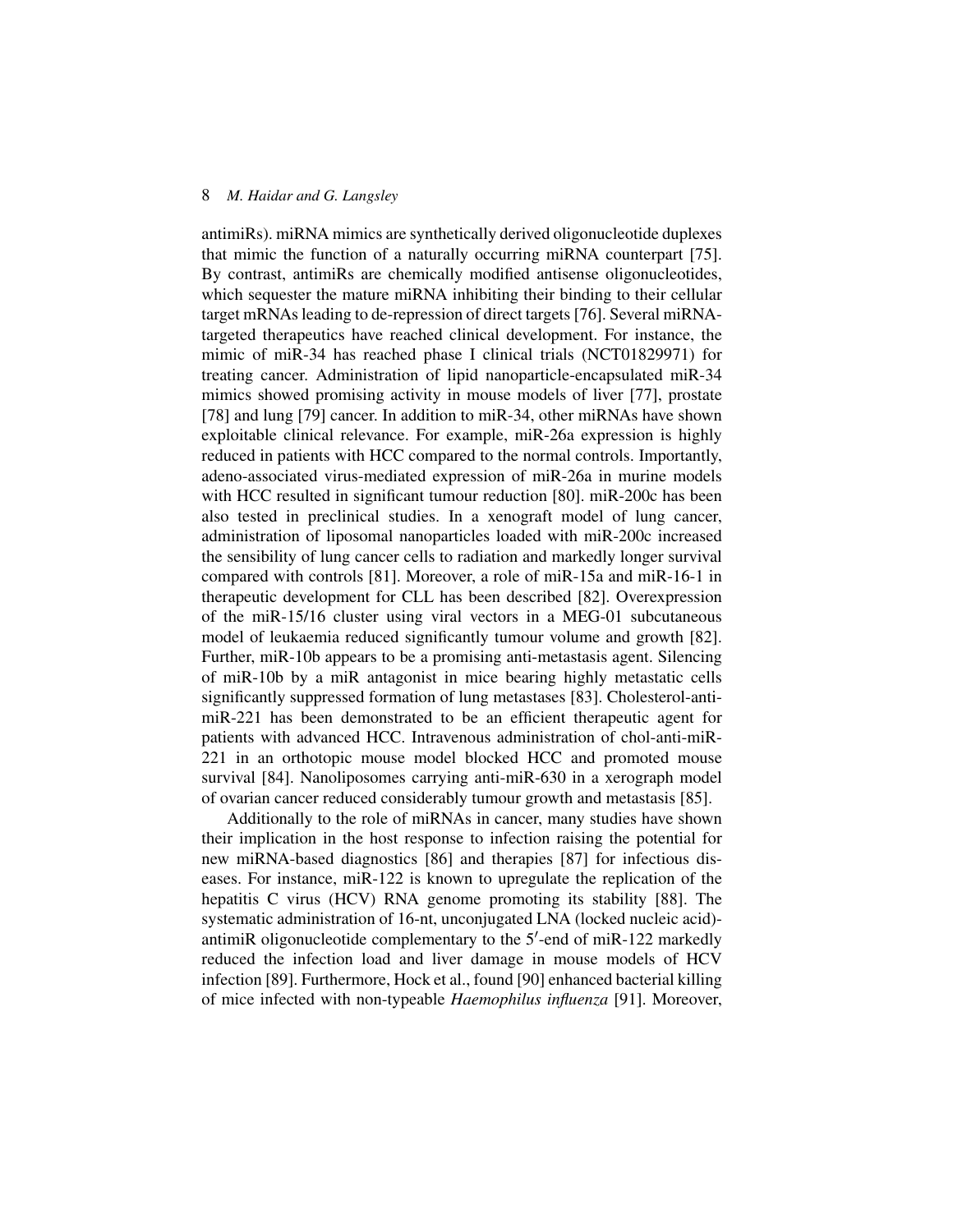administration of exosomes containing miR-146a and miR-155 enhanced mice inflammatory responses to endotoxin *in vivo* [92]. In addition, inhibition of miR-146a in Enterovirus 71-infected mice by intraperitoneal injection of an anti-miR-146a significantly improved their survival by restarting the production of interferon gamma I. Furthermore, intragastric delivery of anti-miR-128 in *Salmonella enterica*-infected mice promoted survival and suppressed infection [93].

Finally, *Plasmodium* transcripts have shown to be targeted by host miRNAs translocating into the parasite [16]. LaMonte et al. pointed out that translocation of sickle cell erythrocyte miRNAs into *P. falciparum* inhibited parasite mRNA translation and contributed to malaria resistance [16]. miRNAs have also been found to regulate virulence of *Theileria*infected leukocytes. Modulation of miR-126-5p expression by either a mimic or an antimiR regulated the metastatic potential of *Theileria*-infected leukocytes [61].

# **Conclusion**

Overall, the use of miRNA-based therapies has shown great therapeutic potential for cancer and infectious diseases (Figure [2\)](#page-8-0). So far, many approaches using either miRNA mimics, or miR-inhibitors have made their way into clinical trials. With advance in knowledge of RNA interference (RNAi) and the progress of RNAi technologies, miRNAs will in the near



<span id="page-8-0"></span>**Figure 2** miRNAs in cancer therapy: Inhibition of onco-miRs function by using anti-miR oligonucleotides (AMOs), small molecule inhibitors and miRNA sponges, and enhancing the expression of anti-onco-miRs through gene therapy or delivery of miRNA mimics can serve as therapeutic approach against cancer.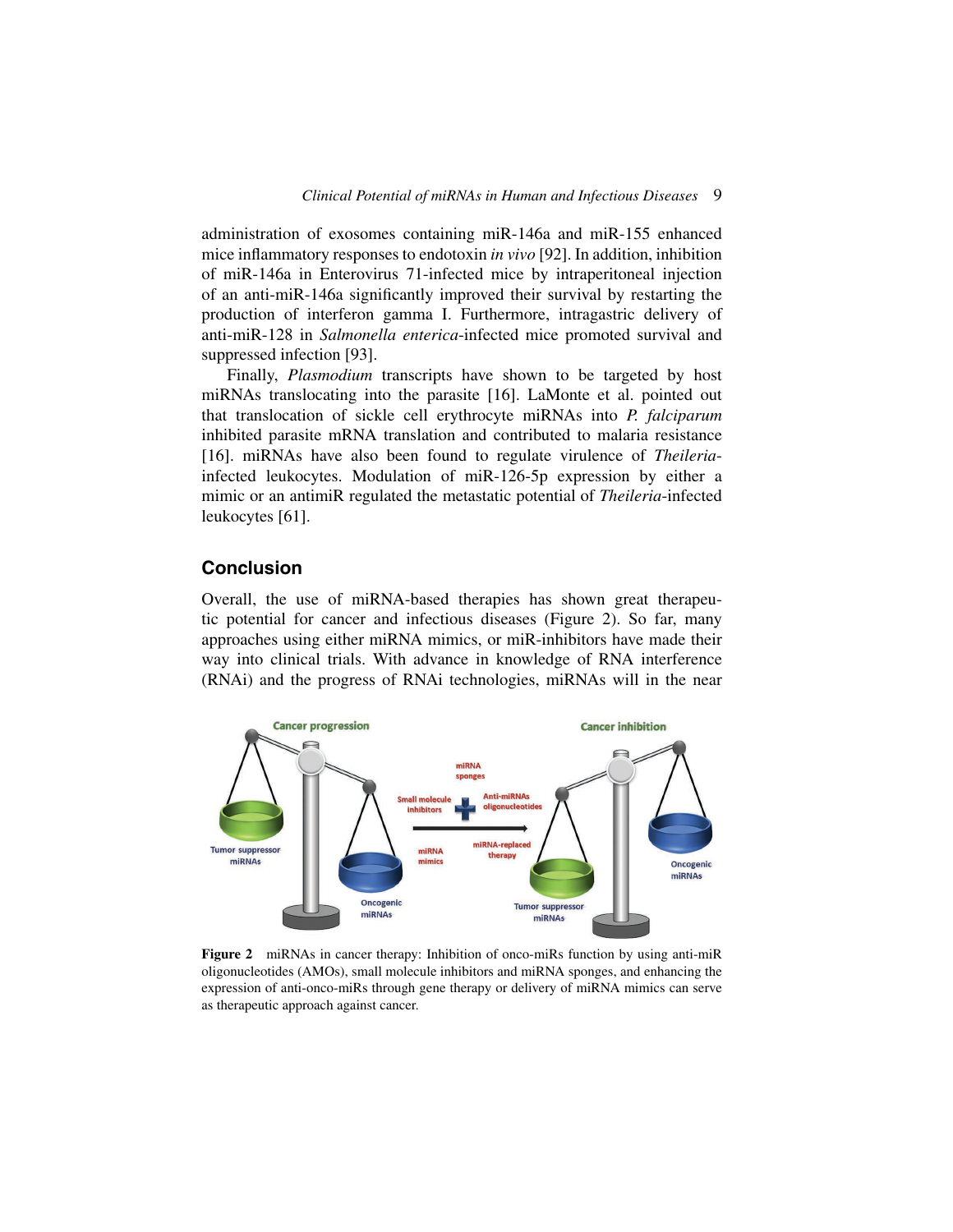future become very helpful new biomarkers and effective therapeutic tools routinely used in the clinic.

# **References**

- [1] Carninci, P., J. Yasuda, and Y. Hayashizaki, *Multifaceted mammalian transcriptome.* Curr Opin Cell Biol, 2008. **20**(3): p. 274–80.
- [2] Shamovsky, I. and E. Nudler, *Gene control by large noncoding RNAs.* Sci STKE, 2006. **2006**(355): p. pe40.
- [3] Yazgan, O. and J.E. Krebs, *Noncoding but nonexpendable: transcriptional regulation by large noncoding RNA in eukaryotes.* Biochem Cell Biol, 2007. **85**(4): p. 484–96.
- [4] Lee, R.C., R.L. Feinbaum, and V. Ambros, *The C. elegans heterochronic gene lin-4 encodes small RNAs with antisense complementarity to lin-14.* Cell, 1993. **75**(5): p. 843–54.
- [5] Guil, S. and M. Esteller, *DNA methylomes, histone codes and miRNAs: tying it all together.* Int J Biochem Cell Biol, 2009. **41**(1): p. 87–95.
- [6] Ma, F., et al., *MicroRNA-466l upregulates IL-10 expression in TLR-triggered macrophages by antagonizing RNA-binding protein tristetraprolin-mediated IL-10 mRNA degradation.* J Immunol, 2010. **184**(11): p. 6053–9.
- [7] Hussain, M., et al., *Wolbachia uses host microRNAs to manipulate host gene expression and facilitate colonization of the dengue vector Aedes aegypti.* Proc Natl Acad Sci USA, 2011. **108**(22): p. 9250–5.
- [8] Henke, J.I., et al., *microRNA-122 stimulates translation of hepatitis C virus RNA.* EMBO J, 2008. **27**(24): p. 3300–10.
- [9] Alvarez-Garcia, I. and E.A. Miska, *MicroRNA functions in animal development and human disease.* Development, 2005. **132**(21): p. 4653–62.
- [10] Bartel, D.P., *MicroRNAs: genomics, biogenesis, mechanism, and function.* Cell, 2004. **116**(2): p. 281–97.
- [11] Baranwal, S. and S.K. Alahari, *miRNA control of tumor cell invasion and metastasis.* Int J Cancer, 2010. **126**(6): p. 1283–90.
- [12] Esquela-Kerscher, A. and F.J. Slack, *Oncomirs microRNAs with a role in cancer.* Nat Rev Cancer, 2006. **6**(4): p. 259–69.
- [13] Eulalio, A., L. Schulte, and J. Vogel, *The mammalian microRNA response to bacterial infections.* RNA Biol, 2012. **9**(6): p. 742–50.
- [14] Staedel, C. and F. Darfeuille, *MicroRNAs and bacterial infection.* Cell Microbiol, 2013. **15**(9): p. 1496–507.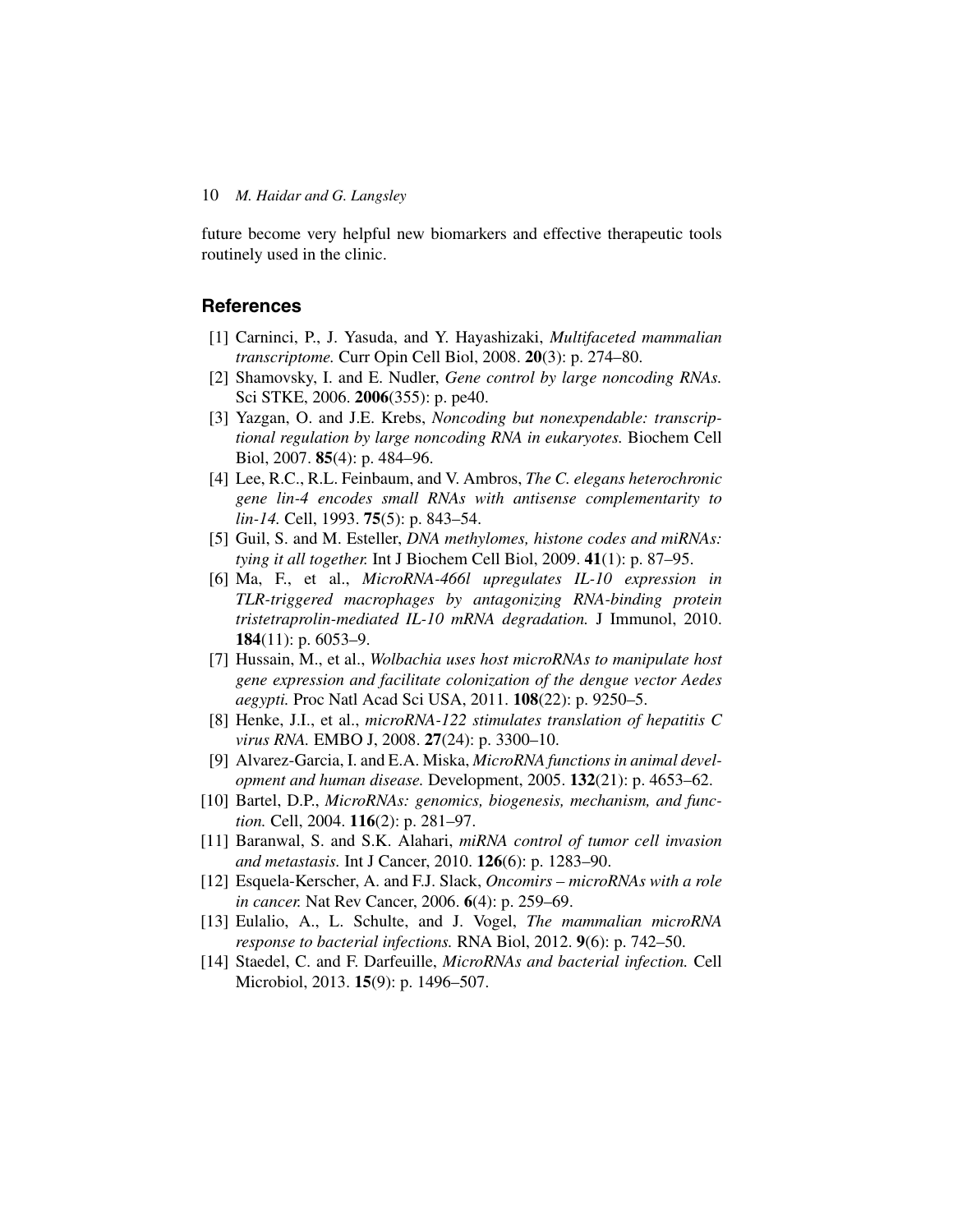- [15] Cullen, B.R., *Viruses and microRNAs: RISCy interactions with serious consequences.* Genes Dev, 2011. **25**(18): p. 1881–94.
- [16] LaMonte, G., et al., *Translocation of sickle cell erythrocyte microRNAs into Plasmodium falciparum inhibits parasite translation and contributes to malaria resistance.* Cell Host Microbe, 2012. **12**(2): p. 187–99.
- [17] Fernandez-Hernando, C., et al., *MicroRNAs in metabolic disease.* Arterioscler Thromb Vasc Biol, 2013. **33**(2): p. 178–85.
- [18] Plank, M., et al., *Targeting translational control as a novel way to treat inflammatory disease: the emerging role of microRNAs.* Clin Exp Allergy, 2013. **43**(9): p. 981–99.
- [19] Shenouda, S.K. and S.K. Alahari, *MicroRNA function in cancer: oncogene or a tumor suppressor?* Cancer Metastasis Rev, 2009. **28**(3–4): p. 369–78.
- [20] Tao, G. and J.F. Martin, *MicroRNAs get to the heart of development.* Elife, 2013. **2**: p. e01710.
- [21] Wang, W., E.J. Kwon, and L.H. Tsai, *MicroRNAs in learning, memory, and neurological diseases.* Learn Mem, 2012. **19**(9): p. 359–68.
- [22] Calin, G.A. and C.M. Croce, *MicroRNA signatures in human cancers.* Nat Rev Cancer, 2006. **6**(11): p. 857–66.
- [23] Garzon, R., G.A. Calin, and C.M. Croce, *MicroRNAs in Cancer.* Annu Rev Med, 2009. **60**: p. 167–79.
- [24] Meng, F., et al., *MicroRNA-21 regulates expression of the PTEN tumor suppressor gene in human hepatocellular cancer.* Gastroenterology, 2007. **133**(2): p. 647–58.
- [25] Calin, G.A. and C.M. Croce, *Chronic lymphocytic leukemia: interplay between noncoding RNAs and protein-coding genes.* Blood, 2009. **114**(23): p. 4761–70.
- [26] Calin, G.A., et al., *MicroRNA profiling reveals distinct signatures in B cell chronic lymphocytic leukemias.* Proc Natl Acad Sci USA, 2004. **101**(32): p. 11755–60.
- [27] Eis, P.S., et al., *Accumulation of miR-155 and BIC RNA in human B cell lymphomas.* Proc Natl Acad Sci USA, 2005. **102**(10): p. 3627–32.
- [28] Poliseno, L., et al., *Identification of the miR-106b*∼*25 microRNA cluster as a proto-oncogenic PTEN-targeting intron that cooperates with its host gene MCM7 in transformation.* Sci Signal, 2010. **3**(117): p. ra29.
- [29] Volinia, S., et al., *A microRNA expression signature of human solid tumors defines cancer gene targets.* Proc Natl Acad Sci USA, 2006. **103**(7): p. 2257–61.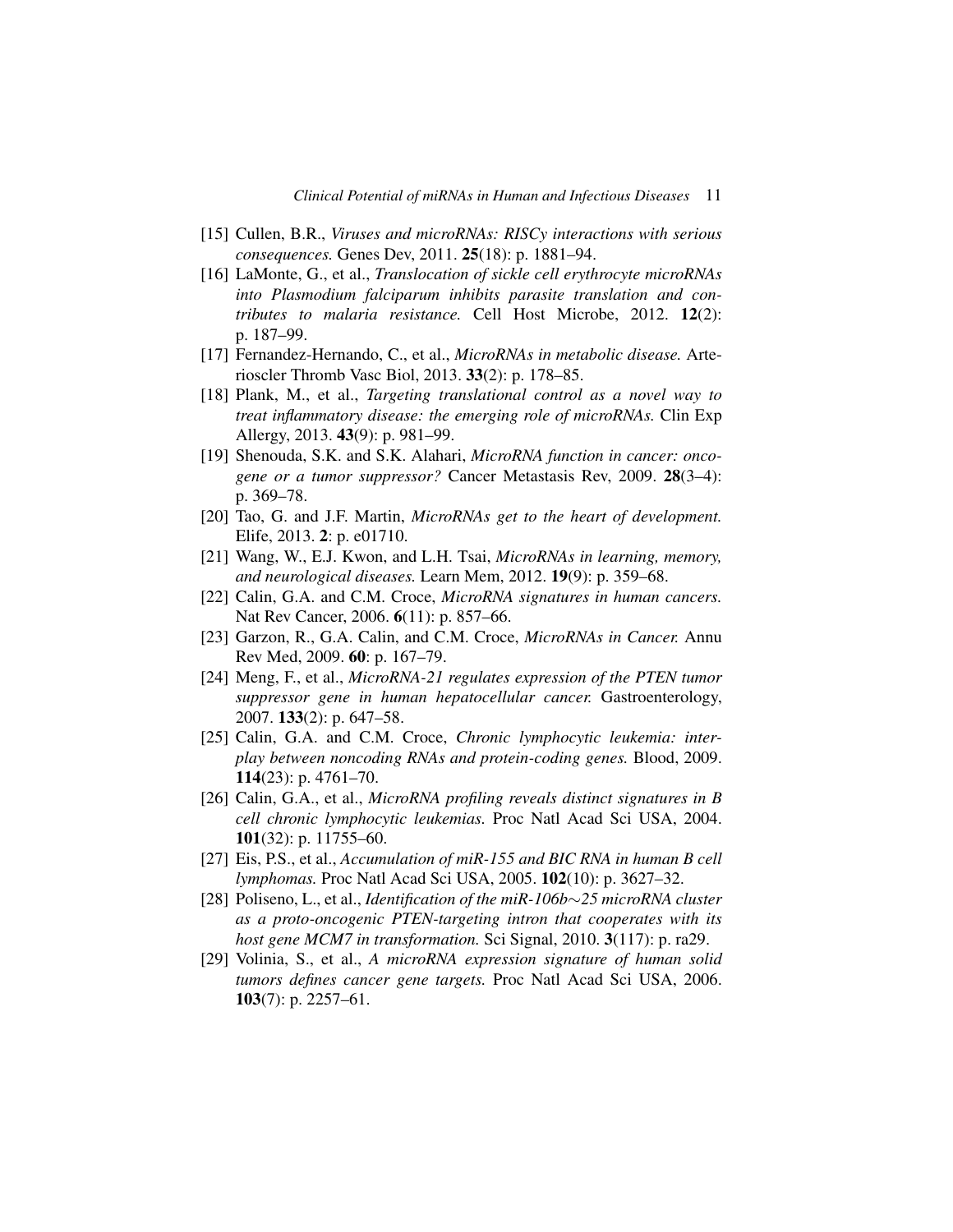- 12 *M. Haidar and G. Langsley*
- [30] Lee, E.J., et al., *Expression profiling identifies microRNA signature in pancreatic cancer.* Int J Cancer, 2007. **120**(5): p. 1046–54.
- [31] Yanaihara, N., et al., *Unique microRNA molecular profiles in lung cancer diagnosis and prognosis.* Cancer Cell, 2006. **9**(3): p. 189–98.
- [32] Bommer, G.T., et al., *p53-mediated activation of miRNA34 candidate tumor-suppressor genes.* Curr Biol, 2007. **17**(15): p. 1298–307.
- [33] Chang, T.C., et al., *Transactivation of miR-34a by p53 broadly influences gene expression and promotes apoptosis.* Mol Cell, 2007. **26**(5): p. 745–52.
- [34] Starczynowski, D.T., et al., *Identification of miR-145 and miR-146a as mediators of the 5q- syndrome phenotype.* Nat Med, 2010. **16**(1): p. 49–58.
- [35] Mongroo, P.S. and A.K. Rustgi, *The role of the miR-200 family in epithelial-mesenchymal transition.* Cancer Biol Ther, 2010. **10**(3): p. 219–22.
- [36] Gebeshuber, C.A., K. Zatloukal, and J. Martinez, *miR-29a suppresses tristetraprolin, which is a regulator of epithelial polarity and metastasis.* EMBO Rep, 2009. **10**(4): p. 400–5.
- [37] Shaham, L., et al., *MiR-125 in normal and malignant hematopoiesis.* Leukemia, 2012. **26**(9): p. 2011–8.
- [38] Sun, Y.M., K.Y. Lin, and Y.Q. Chen, *Diverse functions of miR-125 family in different cell contexts.* J Hematol Oncol, 2013. **6**: p. 6.
- [39] Kumar, M., et al., *MicroRNA let-7 modulates the immune response to Mycobacterium tuberculosis infection via control of A20, an inhibitor of the NF-kappaB pathway.* Cell Host Microbe, 2015. **17**(3): p. 345–56.
- [40] Izar, B., et al., *microRNA response to Listeria monocytogenes infection in epithelial cells.* Int J Mol Sci, 2012. **13**(1): p. 1173–85.
- [41] Mun, J., et al., *MicroRNA-762 is upregulated in human corneal epithelial cells in response to tear fluid and Pseudomonas aeruginosa antigens and negatively regulates the expression of host defense genes encoding RNase7 and ST2.* PLoS One, 2013. **8**(2): p. e57850.
- [42] Yang, K., et al., *miR-155 suppresses bacterial clearance in Pseudomonas aeruginosa-induced keratitis by targeting Rheb.* J Infect Dis, 2014. **210**(1): p. 89–98.
- [43] de Vries, W. and B. Berkhout, *RNAi suppressors encoded by pathogenic human viruses.* Int J Biochem Cell Biol, 2008. **40**(10): p. 2007–12.
- [44] Pedersen, I.M., et al., *Interferon modulation of cellular microRNAs as an antiviral mechanism.* Nature, 2007. **449**(7164): p. 919–22.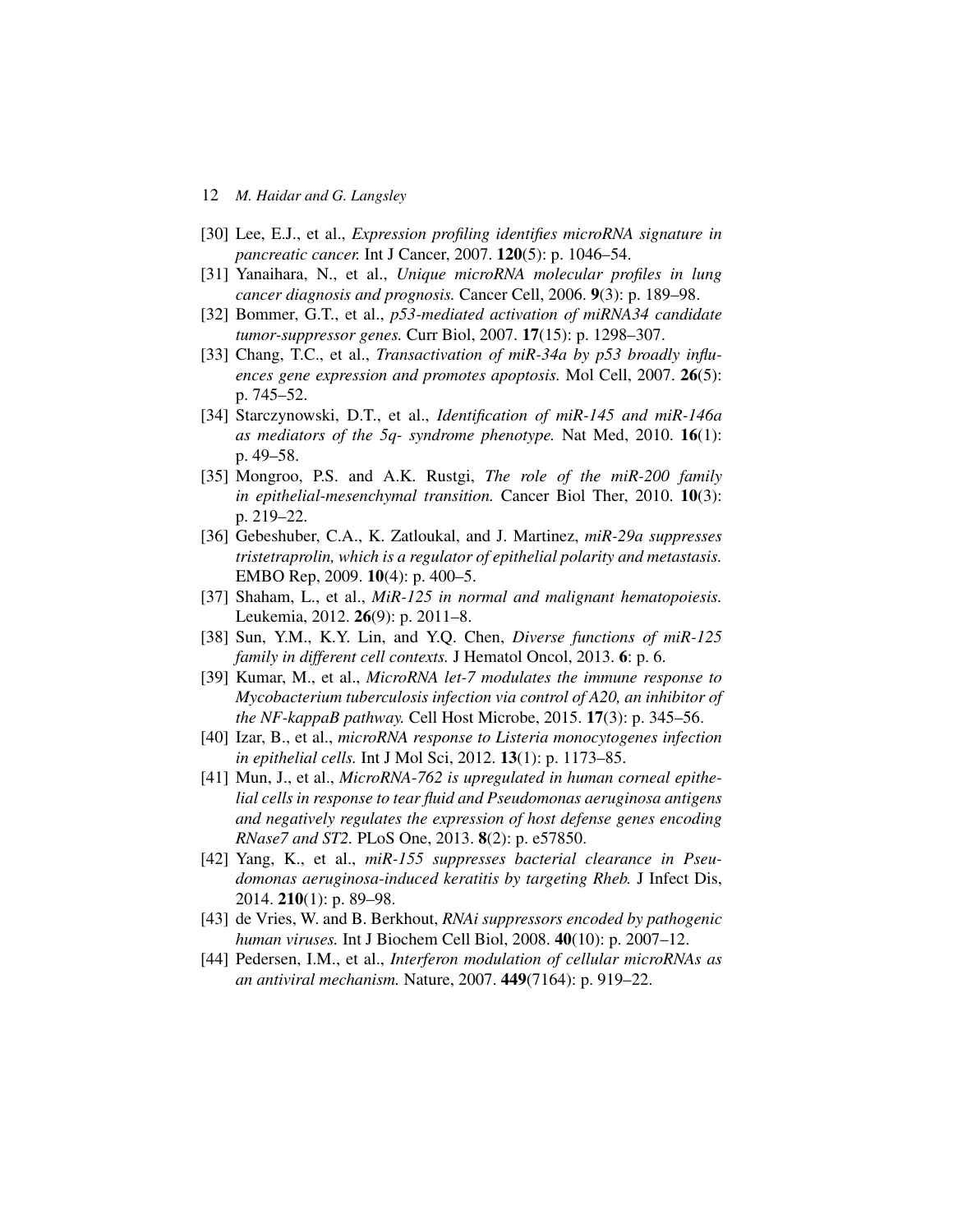- [45] Zeiner, G.M., et al., *Toxoplasma gondii infection specifically increases the levels of key host microRNAs.* PLoS One, 2010. **5**(1): p. e8742.
- [46] Shapira, S., et al., *Suppression of NF-kappaB activation by infection with Toxoplasma gondii.* J Infect Dis, 2002. **185 Suppl 1**: p. S66–72.
- [47] Cai, Y., et al., *STAT3-dependent transactivation of miRNA genes following Toxoplasma gondii infection in macrophage.* Parasit Vectors, 2013. **6**: p. 356.
- [48] Cannella, D., et al., *miR-146a and miR-155 delineate a MicroRNA fingerprint associated with Toxoplasma persistence in the host brain.* Cell Rep, 2014. **6**(5): p. 928–37.
- [49] Coulson, R.M., N. Hall, and C.A. Ouzounis, *Comparative genomics of transcriptional control in the human malaria parasite Plasmodium falciparum.* Genome Res, 2004. **14**(8): p. 1548–54.
- [50] Hall, N., et al., *A comprehensive survey of the Plasmodium life cycle by genomic, transcriptomic, and proteomic analyses.* Science, 2005. **307**(5706): p. 82–6.
- [51] Rathjen, T., et al., *Analysis of short RNAs in the malaria parasite and its red blood cell host.* FEBS Lett, 2006. **580**(22): p. 5185–8.
- [52] Wurtz, N., et al., *cAMP-dependent protein kinase from Plasmodium falciparum: an update.* Parasitology, 2011. **138**(1): p. 1–25.
- [53] Cohen, A., V. Combes, and G.E. Grau, *MicroRNAs and Malaria A Dynamic Interaction Still Incompletely Understood.* J Neuroinfect Dis, 2015. **6**(1).
- [54] Mantel, P.Y., et al., *Infected erythrocyte-derived extracellular vesicles alter vascular function via regulatory Ago2-miRNA complexes in malaria.* Nat Commun, 2016. **7**: p. 12727.
- [55] Wang, Z., et al., *Red blood cells release microparticles containing human argonaute 2 and miRNAs to target genes of Plasmodium falciparum.* Emerg Microbes Infect, 2017. **6**(8): p. e75.
- [56] Chamnanchanunt, S., et al., *Downregulation of plasma miR-451 and miR-16 in Plasmodium vivax infection.* Exp Parasitol, 2015. **155**: p. 19–25.
- [57] Delic, D., et al., *Hepatic miRNA expression reprogrammed by Plasmodium chabaudi malaria.* Parasitol Res, 2011. **108**(5): p. 1111–21.
- [58] Hentzschel, F., et al., *AAV8-mediated in vivo overexpression of miR-155 enhances the protective capacity of genetically attenuated malarial parasites.* Mol Ther, 2014. **22**(12): p. 2130–41.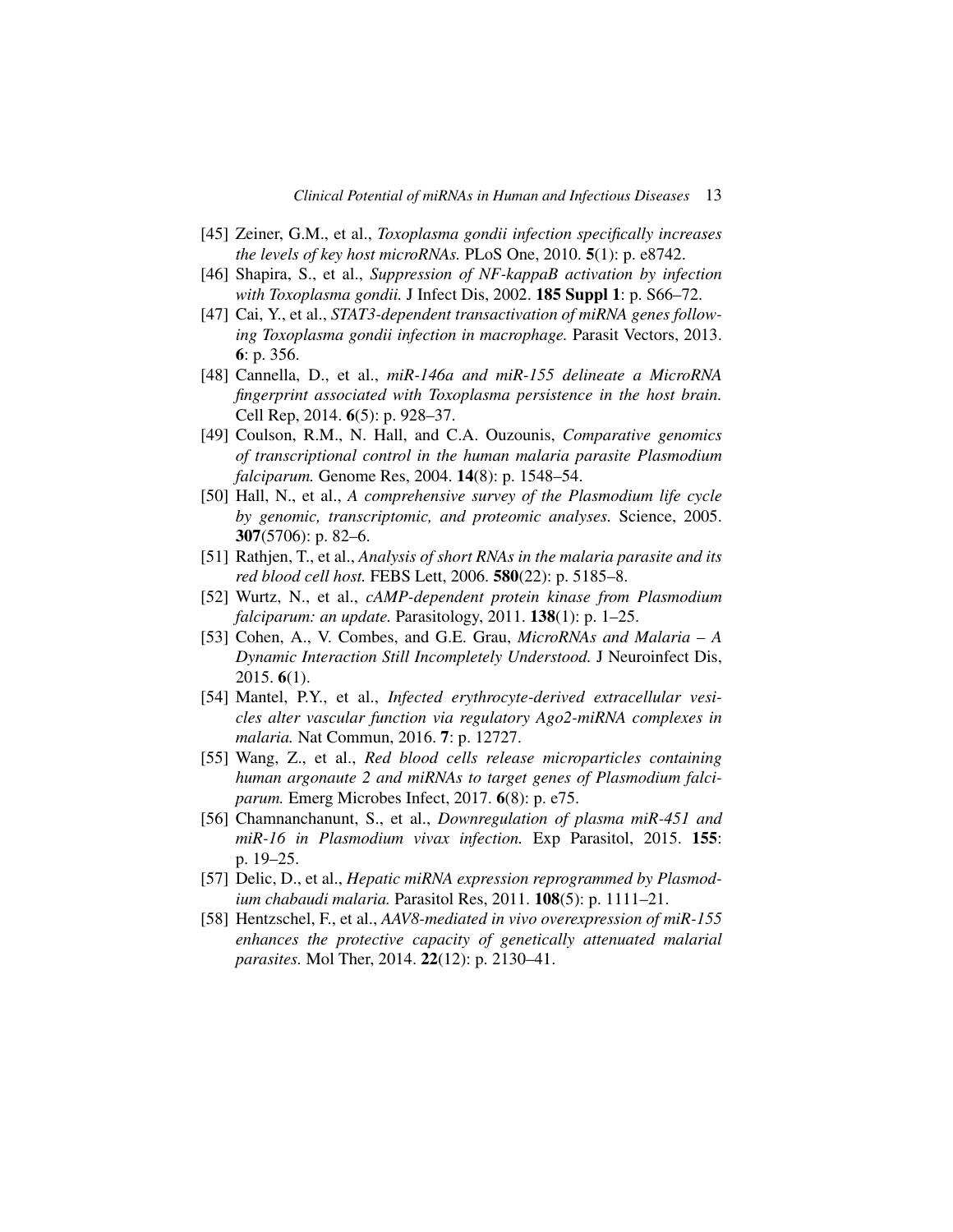- 14 *M. Haidar and G. Langsley*
- [59] Marsolier, J., et al., *OncomiR addiction is generated by a miR-155 feedback loop in Theileria-transformed leukocytes.* PLoS Pathog, 2013. **9**(4): p. e1003222.
- [60] Gillan, V., et al., *Characterisation of infection associated microRNA and protein cargo in extracellular vesicles of Theileria annulata infected leukocytes.* Cell Microbiol, 2019. **21**(1): p. e12969.
- [61] Haidar, M., et al., *miR-126-5p by direct targeting of JNK-interacting protein-2 (JIP-2) plays a key role in Theileria-infected macrophage virulence.* PLoS Pathog, 2018. **14**(3): p. e1006942.
- [62] Abelson, J.F., et al., *Sequence variants in SLITRK1 are associated with Tourette's syndrome.* Science, 2005. **310**(5746): p. 317–20.
- [63] Porkka, K.P., et al., *MicroRNA expression profiling in prostate cancer.* Cancer Res, 2007. **67**(13): p. 6130–5.
- [64] Qi, J., et al., *Circulating microRNAs (cmiRNAs) as novel potential biomarkers for hepatocellular carcinoma.* Neoplasma, 2013. **60**(2): p. 135–42.
- [65] Wang, X.F., C.Z. Lu, and D.S. Xia, *[Intravascular ultrasonic evaluation of poststenting atherosclerotic plaque redistribution and lumen reduction at the stent edge: does stent length matter?].* Zhonghua Xin Xue Guan Bing Za Zhi, 2008. **36**(6): p. 481–4.
- [66] Biswas, S., *MicroRNAs as Therapeutic Agents: The Future of the Battle Against Cancer.* Curr Top Med Chem, 2018. **18**(30): p. 2544–54.
- [67] Elfimova, N., et al., *Circulating microRNAs: promising candidates serving as novel biomarkers of acute hepatitis.* Front Physiol, 2012. **3**: p. 476.
- [68] Hu, W., et al., *Functional miRNAs in breast cancer drug resistance.* Onco Targets Ther, 2018. **11**: p. 1529–41.
- [69] Li, Y.J., et al., *Alterations of serum levels of BDNF-related miRNAs in patients with depression.* PLoS One, 2013. **8**(5): p. e63648.
- [70] Wang, J., et al., *Circulating microRNAs are promising novel biomarkers for drug-resistant epilepsy.* Sci Rep, 2015. **5**: p. 10201.
- [71] Weir, D.W., A. Sturrock, and B.R. Leavitt, *Development of biomarkers for Huntington's disease.* Lancet Neurol, 2011. **10**(6): p. 573–90.
- [72] Dong, Y., et al., *Prognostic significance of miR-126 in various cancers: a meta-analysis.* Onco Targets Ther, 2016. **9**: p. 2547–55.
- [73] Bader, A.G., D. Brown, and M. Winkler, *The promise of microRNA replacement therapy.* Cancer Res, 2010. **70**(18): p. 7027–30.
- [74] Czech, M.P., *MicroRNAs as therapeutic targets.* N Engl J Med, 2006. **354**(11): p. 1194–5.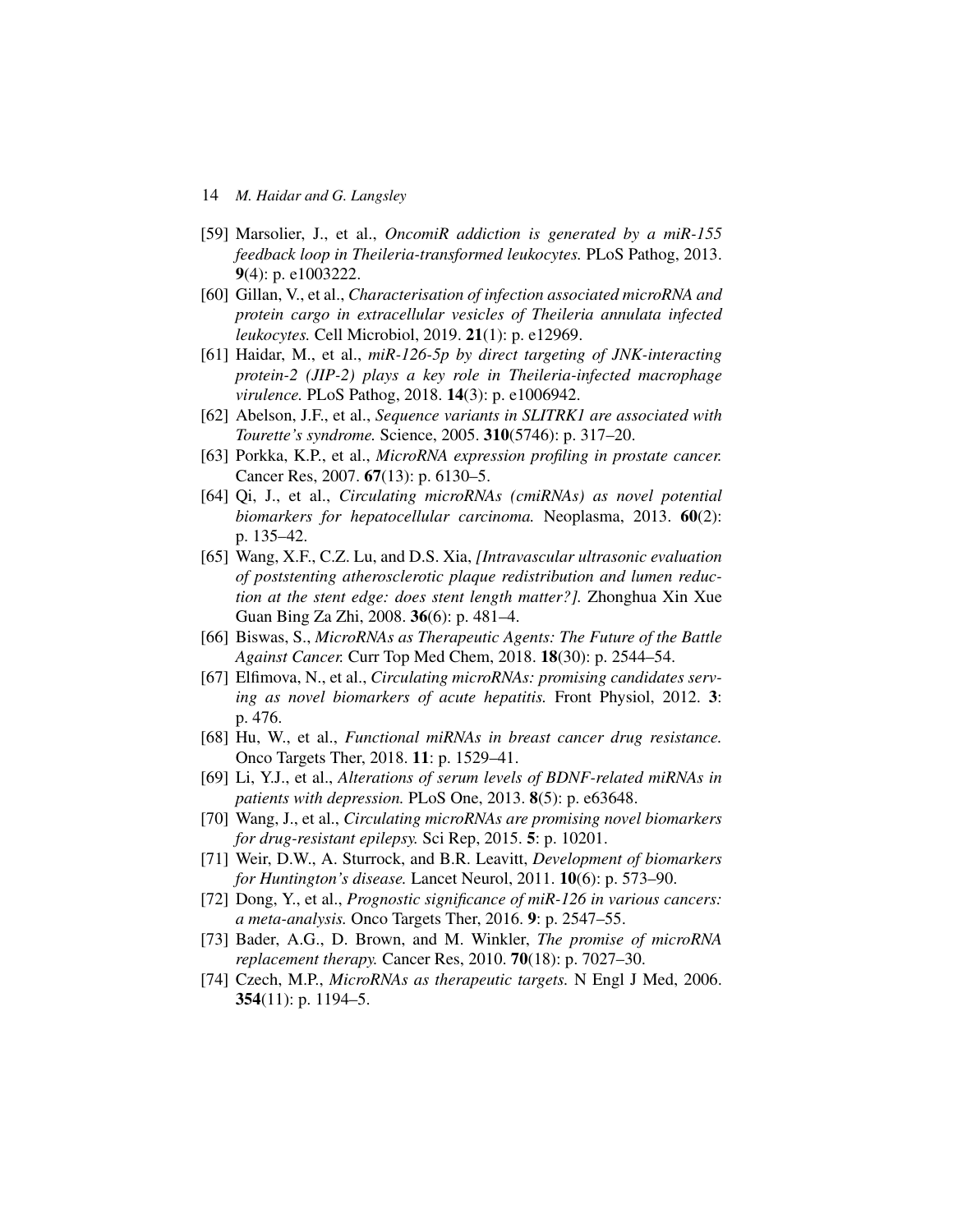- [75] Rupaimoole, R. and F.J. Slack, *MicroRNA therapeutics: towards a new era for the management of cancer and other diseases.* Nat Rev Drug Discov, 2017. **16**(3): p. 203–22.
- [76] Stenvang, J., et al., *Inhibition of microRNA function by antimiR oligonucleotides.* Silence, 2012. **3**(1): p. 1.
- [77] Wiggins, J.F., et al., *Development of a lung cancer therapeutic based on the tumor suppressor microRNA-34.* Cancer Res, 2010. **70**(14): p. 5923–30.
- [78] Liu, C., et al., *The microRNA miR-34a inhibits prostate cancer stem cells and metastasis by directly repressing CD44.* Nat Med, 2011. **17**(2): p. 211–5.
- [79] Trang, P., et al., *Systemic delivery of tumor suppressor microRNA mimics using a neutral lipid emulsion inhibits lung tumors in mice.* Mol Ther, 2011. **19**(6): p. 1116–22.
- [80] Kota, J., et al., *Therapeutic microRNA delivery suppresses tumorigenesis in a murine liver cancer model.* Cell, 2009. **137**(6): p. 1005–17.
- [81] Cortez, M.A., et al., *Therapeutic delivery of miR-200c enhances radiosensitivity in lung cancer.* Mol Ther, 2014. **22**(8): p. 1494–1503.
- [82] Calin, G.A., et al., *MiR-15a and miR-16-1 cluster functions in human leukemia.* Proc Natl Acad Sci USA, 2008. **105**(13): p. 5166–71.
- [83] Ma, L., et al., *Therapeutic silencing of miR-10b inhibits metastasis in a mouse mammary tumor model.* Nat Biotechnol, 2010. **28**(4): p. 341–7.
- [84] Park, J.K., et al., *miR-221 silencing blocks hepatocellular carcinoma and promotes survival.* Cancer Res, 2011. **71**(24): p. 7608–16.
- [85] Rupaimoole, R., et al., *Hypoxia-upregulated microRNA-630 targets Dicer, leading to increased tumor progression.* Oncogene, 2016. **35**(33): p. 4312–20.
- [86] Correia, C.N., et al., *Circulating microRNAs as Potential Biomarkers of Infectious Disease.* Front Immunol, 2017. **8**: p. 118.
- [87] Drury, R.E., D. O'Connor, and A.J. Pollard, *The Clinical Application of MicroRNAs in Infectious Disease.* Front Immunol, 2017. **8**: p. 1182.
- [88] Jopling, C.L., et al., *Modulation of hepatitis C virus RNA abundance by a liver-specific MicroRNA.* Science, 2005. **309**(5740): p. 1577–81.
- [89] Elmen, J., et al., *Antagonism of microRNA-122 in mice by systemically administered LNA-antimiR leads to up-regulation of a large set of predicted target mRNAs in the liver.* Nucleic Acids Res, 2008. **36**(4): p. 1153–62.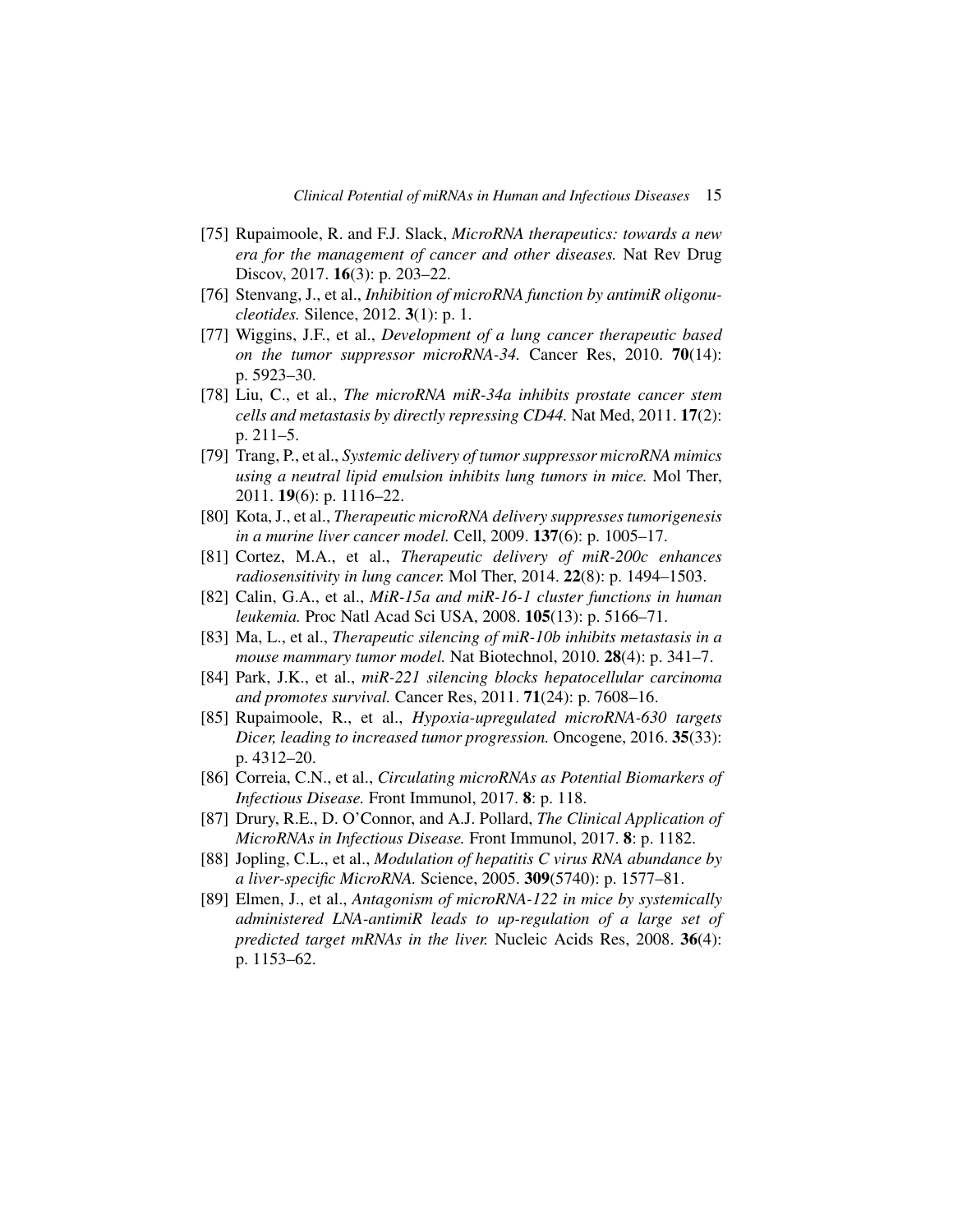- 16 *M. Haidar and G. Langsley*
- [90] Ho, B.C., et al., *Inhibition of miR-146a prevents enterovirus-induced death by restoring the production of type I interferon.* Nat Commun, 2014. **5**: p. 3344.
- [91] Tay, H.L., et al., *Antagonism of miR-328 increases the antimicrobial function of macrophages and neutrophils and rapid clearance of nontypeable Haemophilus influenzae (NTHi) from infected lung.* PLoS Pathog, 2015. **11**(4): p. e1004549.
- [92] Alexander, M., et al., *Exosome-delivered microRNAs modulate the inflammatory response to endotoxin.* Nat Commun, 2015. **6**: p. 7321.
- [93] Zhang, T., et al., *Salmonella enterica serovar enteritidis modulates intestinal epithelial miR-128 levels to decrease macrophage recruitment via macrophage colony-stimulating factor.* J Infect Dis, 2014. **209**(12): p. 2000–11.

# **Biographies**



**Malak Haidar** obtained a M.Sc. in Integrative Biology from AgroParisTech University, Paris and a Ph.D. in Microbiology from the University of Paris-Descartes, France. Dr. Haidar is currently working at the Unit of Liver & Pancreas Differentiation at the Institut de Duve, Université Catholique de Louvain. Her current research is in the molecular and cellular biology of Cancer. Dr. Haidar previously worked in the Department of Bioscience, King Abdullah University of Science and Technology in Saudia Arabia, where studied host-pathogen interactions of *Theileria annulata* examining how different autocrine loops, oxidative stress and epigenetic landscape changes impact on pathogenicity.